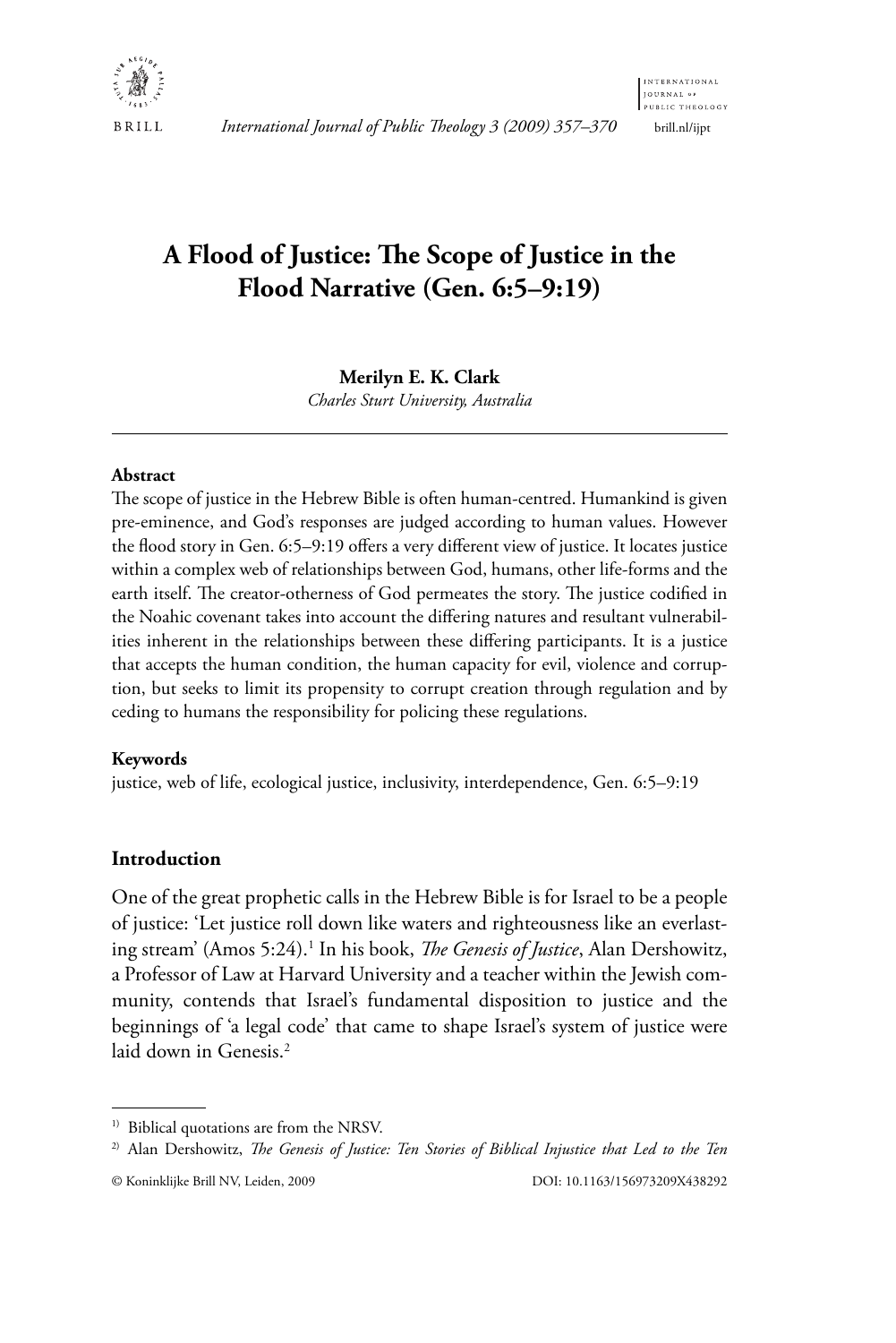'Justice' is a slippery word. There is much debate about its aims, scope and applicability, but there is consensus that, at its heart, justice is relational. E. Clinton Gardner argues, for example, that 'justice is concerned fundamentally with relationships with 'the other".<sup>3</sup> For Gardner, 'the other' appears to be largely confined to humanity, so that justice is focused on human relationships. In the Hebrew texts, there is also a profound sense that justice is about the other and the flourishing of relationships in lively and enlivening community. Walter Brueggemann states: 'Israel is understood as a community that is to be preoccupied with the well-being of the neighbour, and is to be prepared to exercise public power for the sake of the neighbour, even when that exercise of public power is against established interests'.<sup>4</sup> Further, justice is closely linked both to the concept of obedience to God, through the covenants, and to the codes of law that grew up around these covenants. Faithfulness to God, faithfulness to one another and righteousness are also keystone markers of the relational character of justice. However, within some scriptural texts, the scope of justice is broader than humanity and its relationship to God. The boundaries of community sometimes become blurred, extending beyond humanity, for ultimately the human community must flourish within creation. The viability of the ecological community, the network of living things, underpins the viability of all communities of creatures who make their home within creation. In Genesis 1-3 the dynamics of interrelationships between humans, animals, plants and the earth are explored. A failure in one level of relationship threatens the others for the plants sustain all living creatures and the ground itself sustains and shapes all life. Israel never loses its sense of creational connectedness. Psalm 19:1 exclaims, 'The heavens are telling the glory of God', while Psalm 104:14 declares, 'You make the grass to grow for the cattle, and plants for humans to use'. As Gardner concedes, 'While the divine will is typically disclosed in commandments and law, these are grounded finally in the creating, ordering, and renewing activity of God in history'.<sup>5</sup>

In exploring the parameters and paradigms of justice within the Scriptures, scholars have wrestled with standards of attitudes and behaviour that seem to

Commandments and Modern Law (New York: Warner Books, 2000), see chapter 1, especially pp. 6 and 19-20, and also see chapter 11.

<sup>&</sup>lt;sup>3)</sup> E. Clinton Gardner, *Justice and Christian Ethics* (Cambridge: Cambridge University Press, 1995), p. 21.

<sup>&</sup>lt;sup>4)</sup> Walter Brueggemann, Theology of the Old Testament: Testimony, Dispute, Advocacy (Minneapolis: Fortress Press, 1997), p. 424.

<sup>&</sup>lt;sup>5)</sup> Gardner, *Justice and Christian Ethics*, p. 29.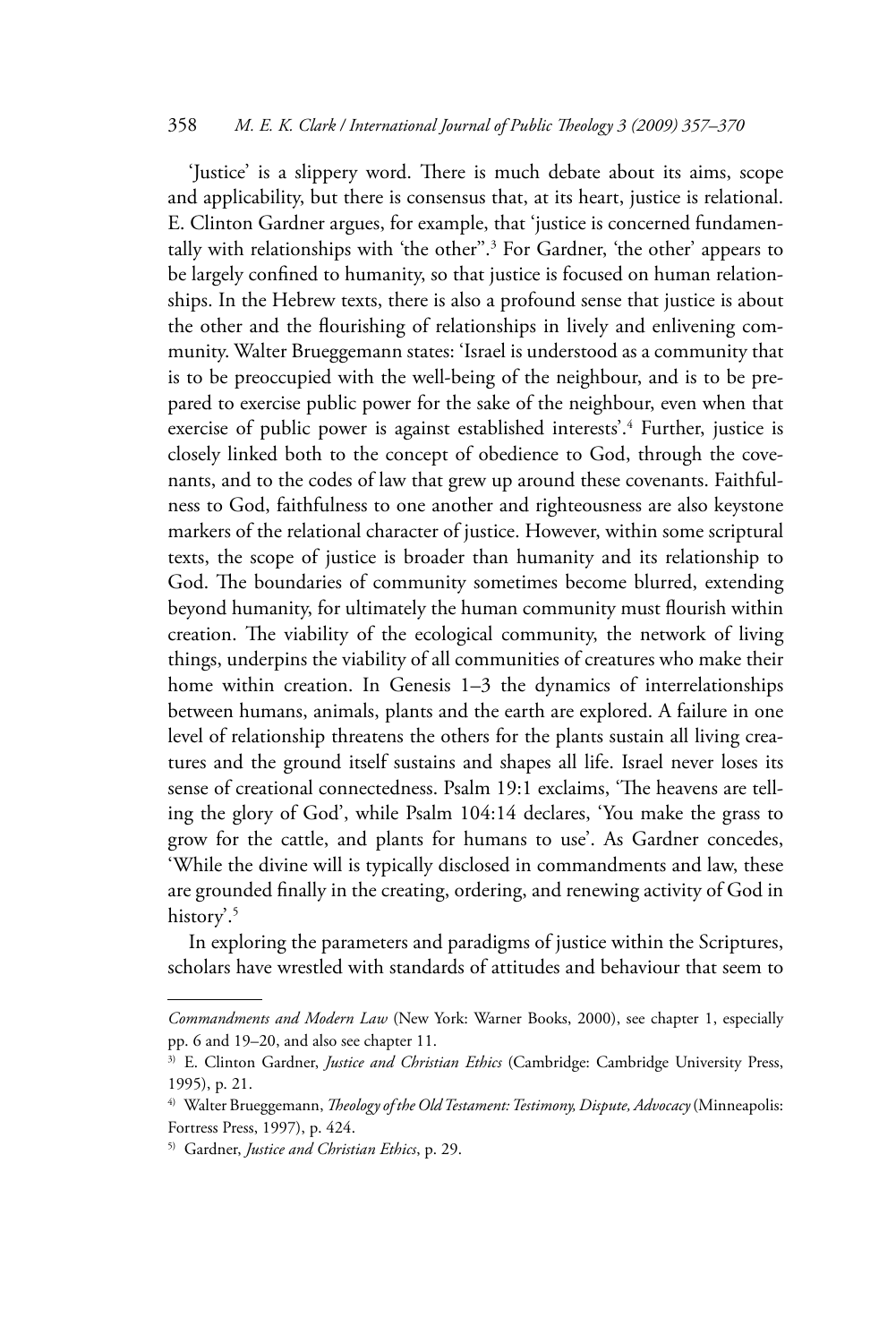'vary substantially in level'<sup>6</sup> in Israel's stories and laws; hence, they applaud some, denounce others and struggle at times with the tenet that Yahweh is the God of justice. The critique of justice is often centred on, indeed limited to, the human situation, and from within that scope God is judged as simply another participant. Dershowitz's analysis follows this approach. In this article, the contribution of the flood narrative to the debate is explored. My reading is a rhetorical-critical reading of the final form of the text. I argue that a close reading of the flood narrative radically challenges both a concept of justice that is human-centred and one in which God is simply another participant in the justice system.

#### The Dershowitz Thesis

In The Genesis of Justice, Dershowitz argues that 'the Jewish Bible teaches about justice largely through examples of injustice and imperfection. Genesis challenges the reader to react, to think for him- or herself, even to disagree'.<sup>7</sup> Through ten stories Dershowitz analyses how injustices arise and explores how those stories progressively sharpen the case for justice and result in a codification of law to sustain a just judicial system. In his discussion Dershowitz judges God to be too 'soft' on Cain over his murder of Abel, arguing that God's failure to deter crime precipitates the breakdown of order that ultimately results in the flood.<sup>8</sup> With respect to the flood story, Dershowitz argues that God overreacts to evil, but learns from his mistakes and intentionally begins to establish just processes.<sup>9</sup> In exploring God's actions in the flood story, Dershowitz draws attention to God's: 'failure to deal with it in a just manner; His eventual realization that He did wrong; His promise not to make the same mistake twice; and His enactment of a legal code to punish individual wrongdoing'.<sup>10</sup>

Thus, Dershowitz's approach to the flood story exemplifies the practice of limiting the scope of justice to humanity, of judging God on the same basis as humans and of ignoring the story's treatment of the animals and the very earth itself. This raises some serious concerns about the application or scope of

<sup>&</sup>lt;sup>6)</sup> John Goldingay, Theological Diversity and the Authority of the Old Testament (Carlisle: Paternoster Press, 1995), p. 134.

<sup>&</sup>lt;sup>7)</sup> Dershowitz, *The Genesis of Justice*, p. 2.

<sup>&</sup>lt;sup>8)</sup> Ibid., pp. 55 and 58.

 $9)$  Ibid., p. 68.

 $10)$  Ibid.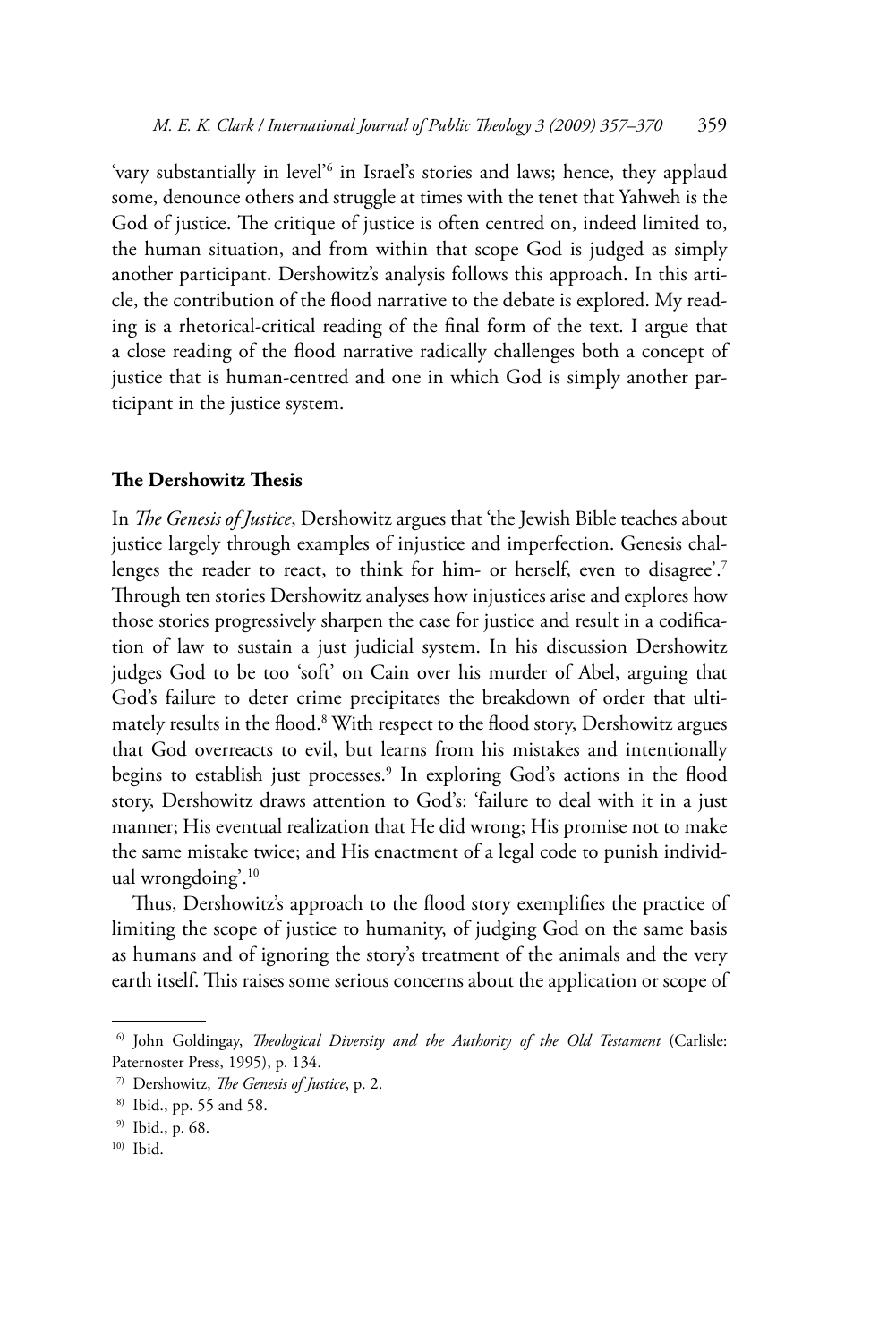justice; in particular, whether God as creator of all creation can be legitimately confined to rules of justice applicable only to humanity and the extent of God's responsibility, as creator of the whole complex interrelated system of creation, towards that creation. Humans are one of many life-forms that live upon the earth. Indeed, the text of the creation story (especially Gen.  $1-3$ ) reveals linguistically the inextricably close relationship between the ground, the *adamah*, which gives form to the human, the *adam*, and which sustains the adam through the plants and trees it nourishes, and which receives back into itself the *adam* upon its death.<sup>11</sup> All of creation, animate and inanimate, is integrally interrelated. If humans and other life-forms are to thrive, then the quality of inanimate creation is vital, for the state of the *adamah* (the soil) and the condition of water and air are crucial to the survival of all living things. Since creation is relational, then, we have to ask: whether justice should be limited to humanity and its concerns; whether the value of animals is to be determined by a human-focused utilitarian perspective; whether animals have any value outside of their usefulness to humans; what value animals have to God; what it would mean to treat the earth itself with due respect; whether the concept of justice can be applied to the earth itself. I suggest that the limitation of the scope of justice to humanity already represents a failure of justice.

Arguments for the privileged and controlling position of humanity in creation often cite the blessing in Gen. 1:28: 'God blessed them [humankind], and God said to them, 'Be fruitful and multiply, and fill the earth and subdue it; and have dominion over the fish of the sea and over the birds of the air and over every living thing that moves upon the earth".<sup>12</sup> However, the Hebrew words for 'subdue' (kabash) and 'have dominion over' (radah) are neither neutral nor comforting words. Kabash 'points to harsh control',<sup>13</sup> carrying with it a sense of violence, rape and pillage (see, for example, Jer. 34:11; Neh. 5:5; 2 Sam. 8:11; Est. 7:8; Num. 32:22). Radah is linked to kingly rule, Israel's experience of which was highly contentious and tension-ridden. While it is tempting to interpret *radah* positively, its juxtaposition to the imperative to subdue the earth establishes a tension which 'excludes a purely peaceful

<sup>&</sup>lt;sup>11)</sup> In pursuing some exegetical arguments in this article, it is important to use transliterated Hebrew words, so that wordplay in the Hebrew, lost in translation, is kept alive. The use of italicized transliteration in place of Hebrew aims to maximize the number of readers who can follow the nuances of my argument.

<sup>&</sup>lt;sup>12)</sup> Italicized words within biblical citations reflect my emphases.

<sup>&</sup>lt;sup>13)</sup> Norman C. Habel, 'Geophany: The Earth Story in Genesis 1', in Norman C. Habel and Shirley Wurst, eds, The Earth Story in Genesis (Sheffield: Sheffield Academic Press, 2000), pp. 34-48 at p. 46.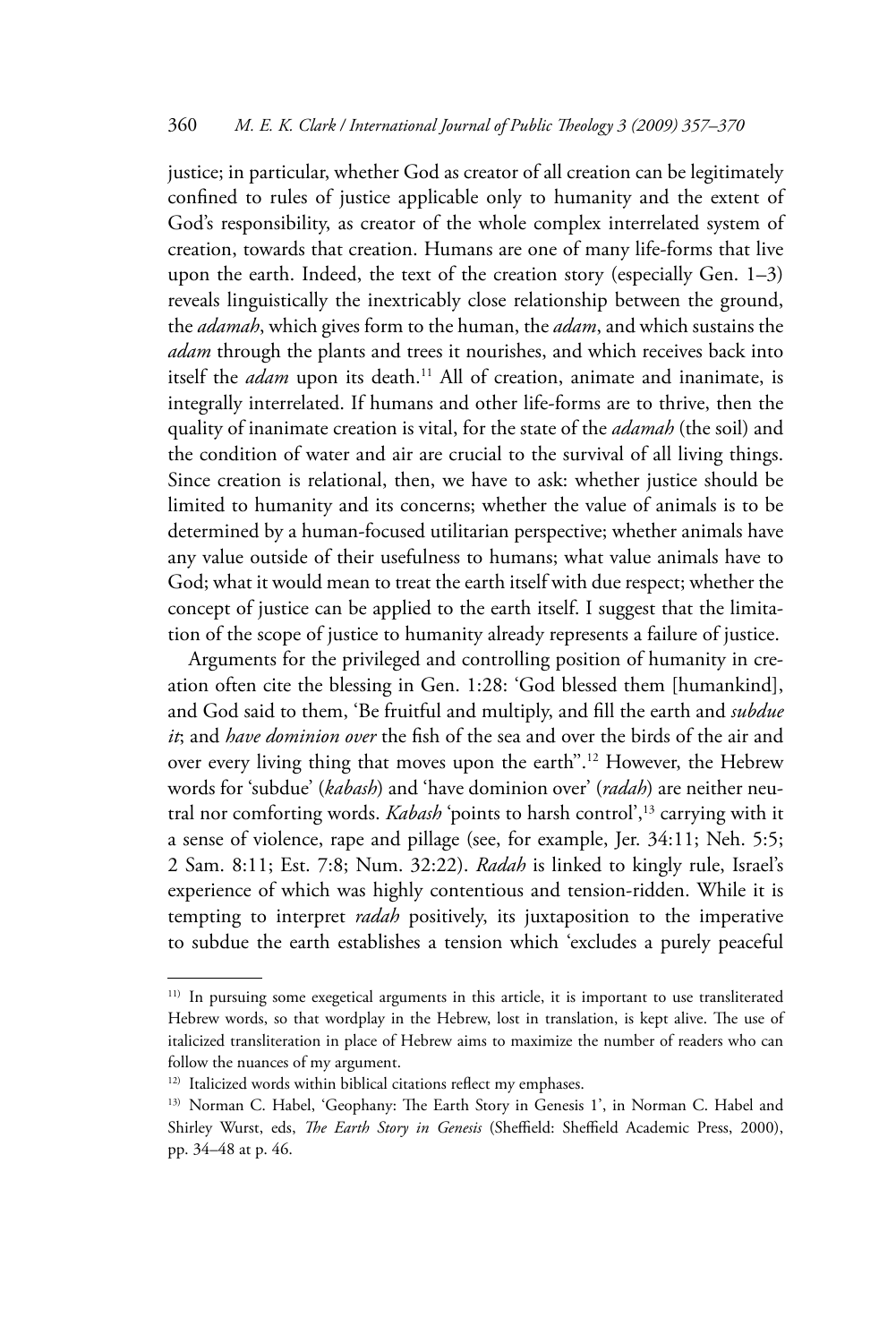interpretation'.<sup>14</sup> As Jay McDaniel argues, 'the theme of dominium has meant domination rather than care; and ... has lent itself to attitudes of separation from and superiority over the rest of creation'.<sup>15</sup> Kabash and radah are words associated with conquest, as people or nations subdue others and acquire dominion over them.

The flood story offers a very different view of justice. It locates justice within a complex web of relationships between God, humans, other life-forms and the earth itself. Justice is tailored to fit each class of participant, taking into account their differing natures and the resulting vulnerabilities inherent in their relationships. However, God's creator status permeates the narrative and humankind, though important, is not pre-eminent.

#### The Flood Story

The flood story opens with God's assessment of the state of the earth, and it stands in stark contrast to Genesis 1, where God approves of the creation.<sup>16</sup> At the end of the sixth day of creation, the biblical narrator observes: 'God saw everything that he had made and indeed, it was very good' (Gen. 1:31). Yet at the beginning of the flood narrative, when God again views creation, a radically different assessment results: 'The Lord saw that the wickedness of humankind was great in the earth, and that every inclination of the thoughts of their hearts was only evil continually' (Gen. 6:5). The capacity for evil appears to be an intrinsic part of being human. The dramatic turbulence of this disturbing revelation is reinforced by the progression in the sounds of the Hebrew from *rabbah ra'at* ('much evil') to the more staccato, harsher and final *raq ra'* ('only evil'). Moreover, this is not the end of God's revelatory 'seeing'; the biblical narrator continues: 'Now the earth was corrupt in God's sight and the earth was filled with violence. And God saw that the earth was corrupt; for all flesh had corrupted its ways upon the earth' (Gen. 6:11-12). In other words, corruption and violence are pervasive, corrupting the very earth itself and every living creature. Hence, Robert Alter speaks of humankind's 'perversion

<sup>&</sup>lt;sup>14)</sup> Mark Brett, 'Earthing the Human in Genesis 1-3', in Habel and Wurst, eds, *The Earth Story* in Genesis, pp. 73-86 at p. 78.

<sup>&</sup>lt;sup>15)</sup> Jay McDaniel, With Roots and Wings: Christianity in an Age of Ecology and Dialogue (Maryknoll: Orbis Books, 1995), p. 119.

<sup>&</sup>lt;sup>16)</sup> The intertextual links between the flood story and the first creation story are well established. See Merilyn Clark, 'Israel Remembers: Waters of Chaos, Waters of Hope', PhD thesis, Charles Sturt University, Australia, 2004, chapter 5.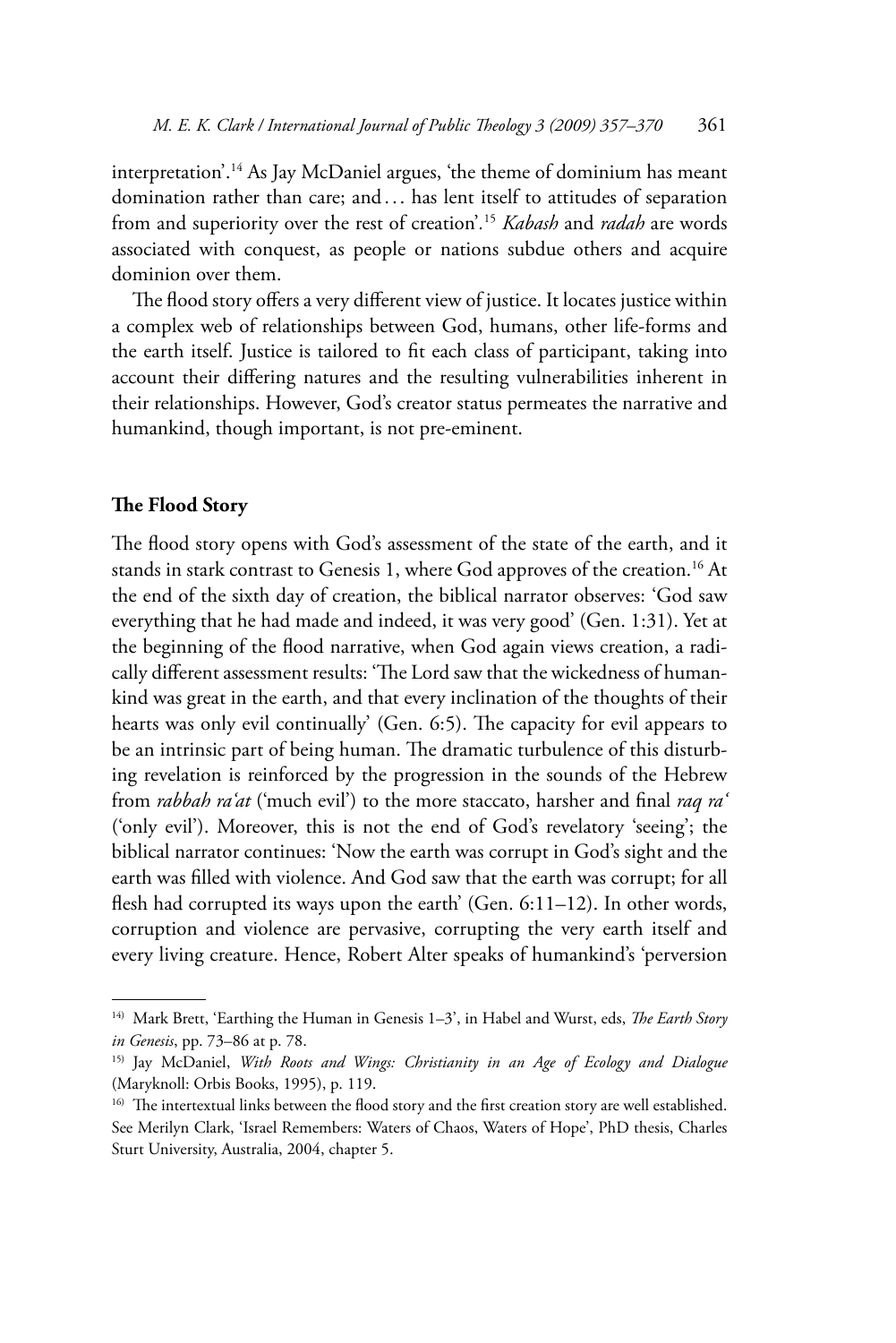of creation'.<sup>17</sup> Since the whole system of interrelationships that sustains God's created ecology has been violated, justice is annihilated. God's response, therefore, must be understood in the context of a profoundly disturbing revelatory indictment of human activity and influence.

In the flood story, God is not brought down to a human level. God's functional status as creator of the earth is reiterated repeatedly within the text, both directly (Gen. 6:6, 7 and 7:4) and indirectly, through reference to the breath of life in all flesh (Gen. 6:7; 7:15 and 22; cf. Gen. 2:7) and to the elements within creation, such as rain, waters and wind, which God controls (Gen. 6:17; 7:4 and 8:1). God's decision to destroy all land-linked lifehumans, birds, animals and 'creeping things'-is directly tied to God's creator status. The text reports: 'I will blot out from the earth the human beings I have created-people, together with animals, and creeping things and birds of the air, for I am sorry that I have made them' (Gen. 6:7).

Furthermore, the human capacity for evil also impacts upon God. Hence, the text speaks not only of God's regrets but also, more poignantly, of God's pain and anger: 'And the Lord was sorry that he had made humankind on the earth and it grieved him to his heart' (Gen. 6:6). The Hebrew word for 'grieve' here shares the same root as the term for the pain of childbirth (Gen. 3:16). This is one of the rare exposures in Hebrew Bible texts to the inner feelings of God.

Yet in these dramatic, tension-ridden opening nine verses of the story, hope is not obliterated. The text discloses that one human being, Noah, has managed to live a life that has attracted God's favour (Gen. 6:8). Three terse clauses sketch Noah's character (Gen. 6:9). The first describes Noah as a righteous (tsaddiq) man. Tsaddiq, a word often linked to justice, contains within it a sense of the quality of a person's relationships; while tsaddiq is the only specific use of justice language in this story, it is a key word because it partly explains why Noah has attracted God's favour. Thus, the creator God, vitally committed to life, opts for a new start, preserving the seeds of life for the new creation from the older, corrupted creation. The new creation begins with the one in whom righteousness has been found.

New questions begin to emerge here, however, concerning: the level of responsibility God must assume for having created these corruptive and corruptible humans; whether God should destroy that which has so pervasively spoilt his good earth; the level of responsibility God has towards the

<sup>&</sup>lt;sup>17)</sup> Robert Alter, *Genesis: Translation and Commentary* (New York and London: W. W. Norton, 1996), p. 28.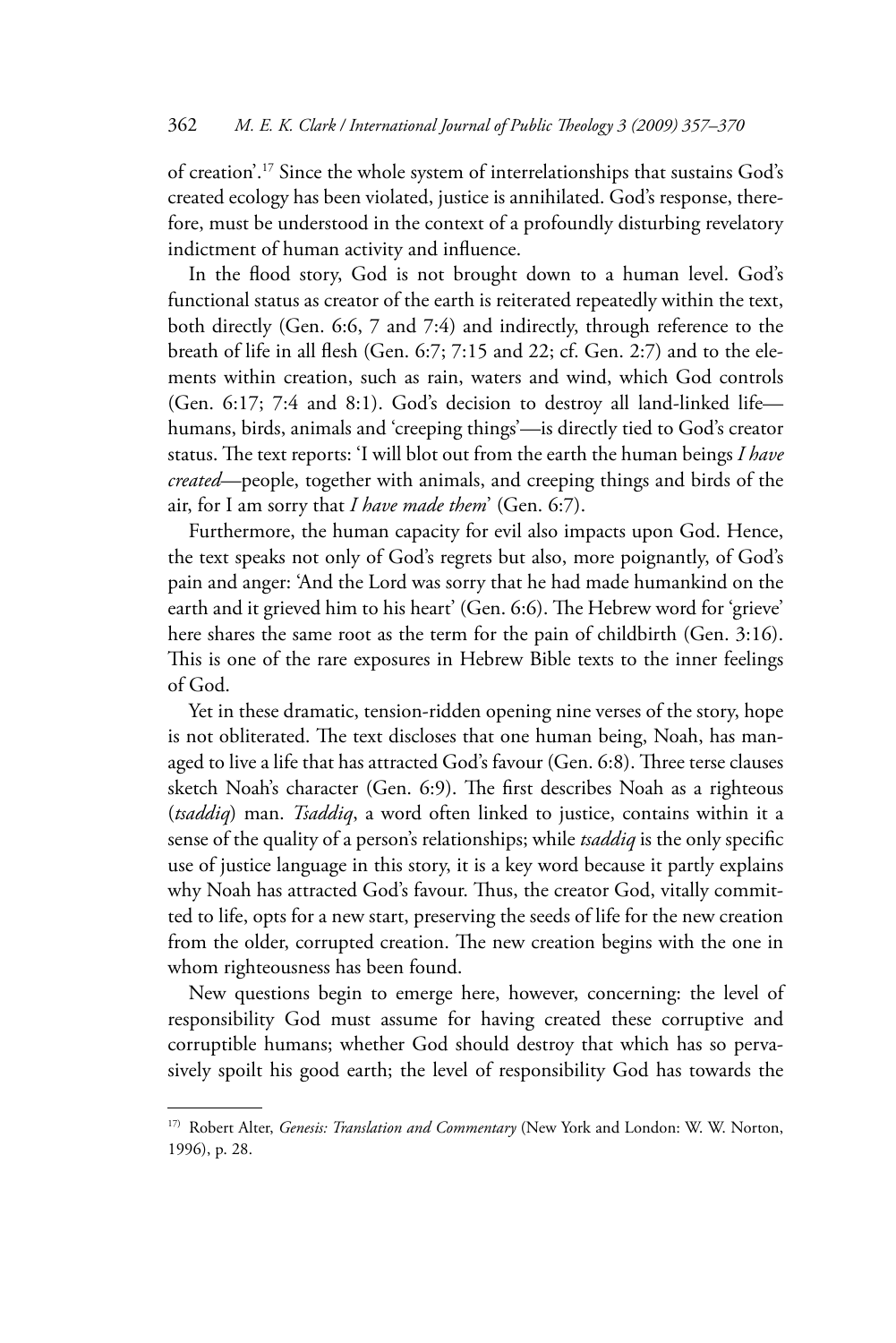non-human elements of his creation; whether God's vulnerability to the state of creation impacts on his decision to destroy it; whether God is obligated to work with that which he has created, as Dershowitz argues; whether humans should be accountable for the impact their actions have on God.<sup>18</sup> Relational issues are at the heart of these concerns, but these issues do not disappear by bringing God down to a human level, by raising humans up to divine status, or by making humankind the centre of creation. God's decision to destroy is premised on his creator-other status; God is not human, rather, creature and creator are radically different and their functionality, responsibilities and obligations differ.

Contrary to Dershowitz's view, there is no hint in the text that God's judgement is capricious, despotic or out of proportion to 'the crime'.<sup>19</sup> Indeed, from a standpoint of retributive justice, the punishment and the crime are linked linguistically: the Hebrew root letters of the noun 'corruption' (sh-ch-t) (Gen. 6:11) are the same root letters in the verb translated 'to destroy' (Gen. 6:13), which, as Alter points out, 'inscribes a pattern of measure for measure'.<sup>20</sup> This link, this sense of proportionality needs to be acknowledged when the issue of the severity of the punishment is considered. Moreover, there is significant divine involvement in ensuring the survival of those creatures who will found the new post-flood world. God chooses a builder, designs the ark (Gen. 6:14-16), ensures that it is filled with the chosen survivors and sufficient food (Gen. 6:19-21; 7:1-4 and 7-9), encloses the living creatures within the ark (Gen. 7:16) to ensure their safety through the terrible, chaotic cosmic flood, the *mabbul*, and orders their release back to the earth after the floodwaters have gone down (Gen. 8:15-17). This mabbul has been seen both as a death-wielding agent and as a cleansing agent, since the Hebrew verb 'blot out' (Gen. 6:7) contains within it a connotation of cleansing.<sup>21</sup> Further, the waters not only destroy life, they also save life as they lift the remnant aboard the ark away from the place of death, the surface of the earth, the adamah. However this flood is understood, there is a divine concern for life to continue (Gen. 7:19 and 20), and to continue in relationships that allow thriving communities: the survivors are all called to multiply and be fruitful (Gen. 8:16-17).

<sup>&</sup>lt;sup>18)</sup> Dershowitz, The Genesis of Justice, p. 63.

<sup>&</sup>lt;sup>19)</sup> Ibid., pp. 62-6.

<sup>&</sup>lt;sup>20)</sup> Alter, Genesis, p. 20.

<sup>&</sup>lt;sup>21)</sup> This point has been made by many scholars. See, for example, Bernhard Anderson, From Creation to New Creation: Old Testament Perspectives (Minneapolis: Fortress Press, 1994), p. 158.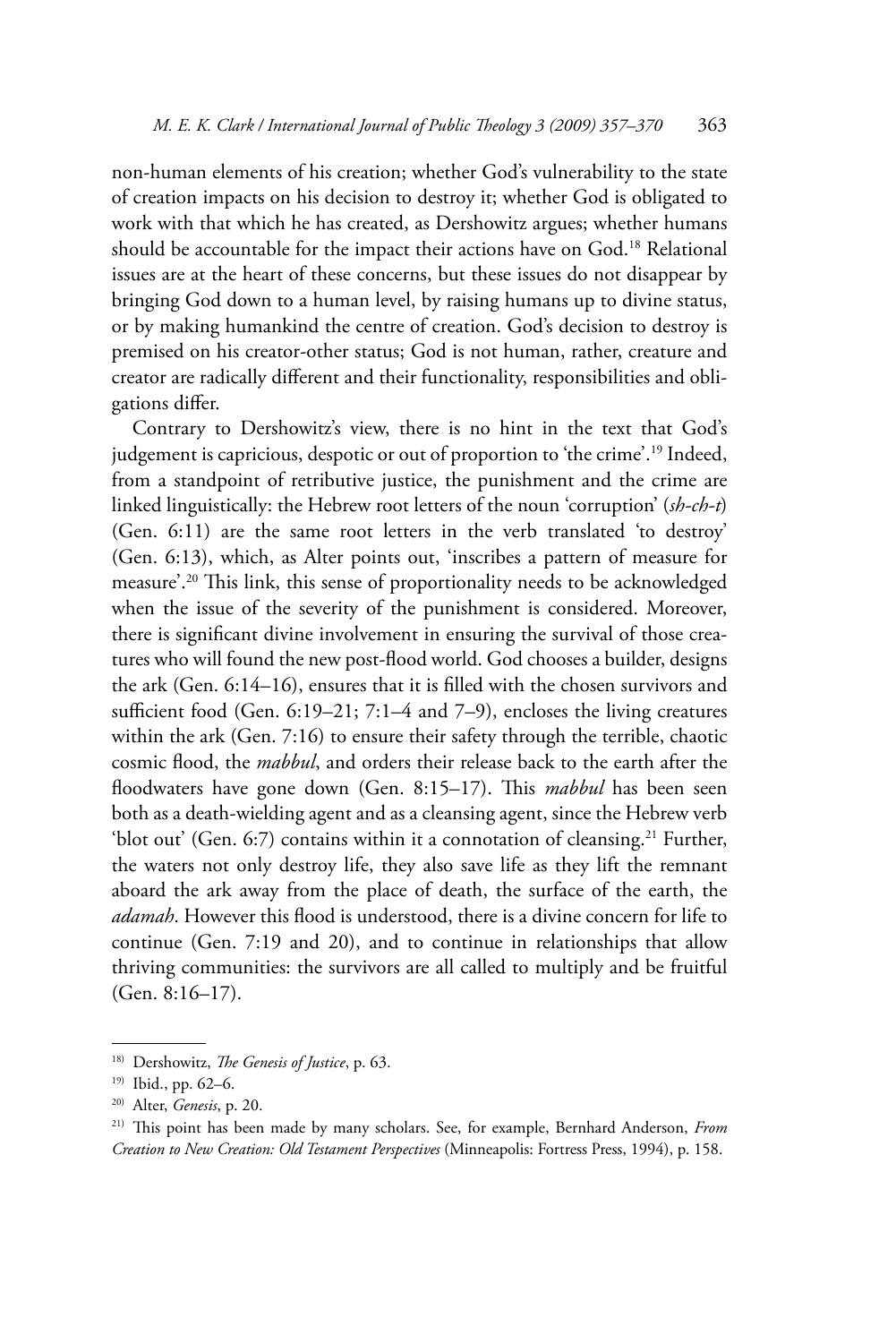The flood story is indeed a terrible story of how relationships within creation and between creation and creator became fractured beyond repair under the weight of evil, corruption and violence. Where just relationships systemically fail, faithful communities cannot survive, but the righteousness of one man stands and the possibility of justice is not utterly extinguished. In the flood waters the creator exacts justice by ensuring accountability for violence and evil within creation: the created order that is judged no longer redeemable is washed away and a new possibility for creation is unleashed.

#### The Noahic Covenant: A Formalization of Relationships

The flood made a new order possible. One key difference between this new order and the first creation concerns the governing of relationships between God and creation and within creation. In the first creation, God initially adopts a 'hands off' approach: God rests on the seventh day and lets creation be (Gen. 2:2). An *ad hoc* regulatory framework concerning human and animal behaviour and relationships begins to emerge, in part due to problems arising.<sup>22</sup> The regulations include the institution of a vegetarian regime (Gen. 1:29-30), the denial of the right to eat from the tree of the knowledge of good and evil (Gen. 2:16-17) and later from the tree of life (Gen. 3:22), the institution of a hierarchical relationship between men and women (Gen. 3:16) and a more problematic relationship between humans and the rest of nature (Gen. 3:14-15 and 17-19). Dershowitz argues that 'God, who was able to create the physical universe in just six days, finds it far more difficult to design a system of justice by which to govern His human creatures'.<sup>23</sup> However, in the post-flood world, an intentional establishment of a series of regulations to govern not only human behaviour (to which Dershowitz confines his discussion), but also animal behaviour, and indeed God's own behaviour, will shape this new creation. At the centre of this new arrangement is the Noahic covenant: a covenant with the whole earth. With respect to the regulations, Dershowitz notes the importance of the evolution towards 'codified rules and proportionate sanctions'.<sup>24</sup> The regulations and sanctions begin to define not only the shape and boundaries of justice but also the process of justice. In linking these law codes to justice, Dershowitz is careful to point out that any set

<sup>&</sup>lt;sup>22)</sup> Dershowitz, The Genesis of Justice, p. 204.

<sup>&</sup>lt;sup>23)</sup> Ibid., p. 206.

 $24)$  Ibid.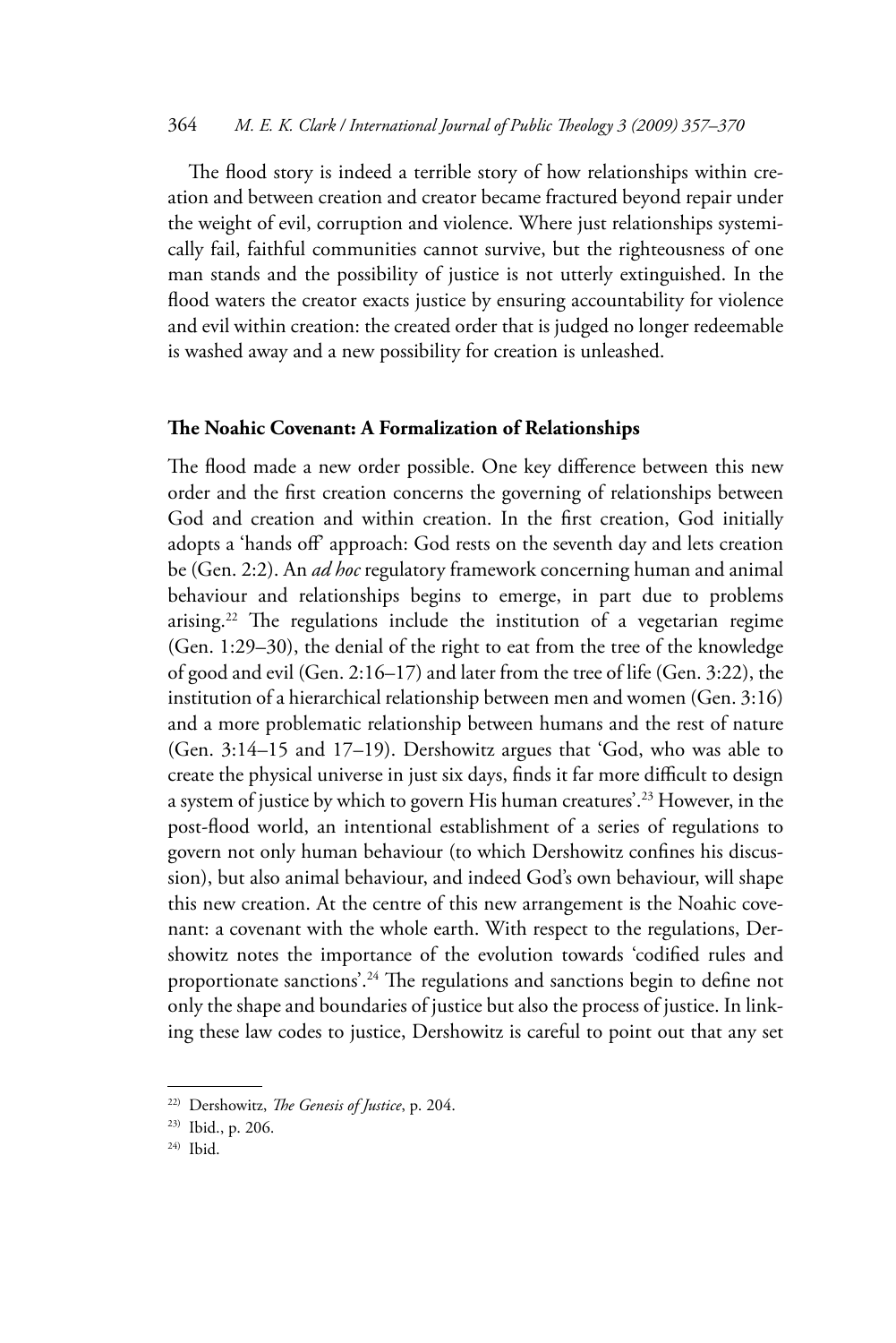of rules will have interstices, necessitating assessment on an individual case basis.<sup>25</sup> In short, justice is never fully captured in codes of law.

The Noahic covenant emphasizes life; not only human life but all life. It promises life even as death is about to erupt on a terrible scale. In the text God states:

But I will establish my covenant with you; and you shall come into the ark, you, your sons, your wife, and your sons' wives with you, and of every living thing, of all flesh, you shall bring two of every kind into the ark, to keep them alive with you; they shall be male and female (Gen. 6:18-19).

After the flood, the biblical account recalls: 'God remembered Noah and all the wild animals and all the domestic animals that were with him in the ark' (Gen. 8:1), and God released all of them with this blessing: 'Go out of the ark, you and your wife, and your sons and yours sons' wives with you. Bring out with you every living thing that is with you of all flesh... so that they may abound on the earth, and be fruitful and multiply on the earth' (Gen. 8:16-17). God's actions culminate in this first covenant between God, all the flood survivors, all the living things and the earth itself (Gen. 9:9-11). In keeping with this concern for all life on earth, God promises that never again will he let floodwaters destroy all flesh, neither will the earth be destroyed again by a flood (Gen. 9:11).

Before the covenant is formally declared, however, God begins to lay the groundwork for a new social order. When God looks favourably on Noah's sacrifice (Gen. 8:20-21), God's concern for the new creation is systemic, recognizing even God's changing relationship with the earth. Despite having been so disturbed by human corruption and violence, God makes the extraordinary statement: 'I will never again curse the ground because of humankind, for the inclination of the human heart is evil from youth; nor will I ever again destroy every living creature as I have done' (Gen. 8:21). In this chiastically structured statement, the core revelation is cradled within two promises that may be viewed as statutes of limitation in terms of God's actions within God's creation. The core revelation recognizes that there has been no change in the fundamental disposition of humanity to evil (reiterating Gen. 6:5), but God's response has changed. God determines never to curse the ground (adamah) again because of humans (adam) and declares that he will never again destroy all life as he has done with the flood. According to Gerhard von

<sup>&</sup>lt;sup>25)</sup> Ibid., p. 207.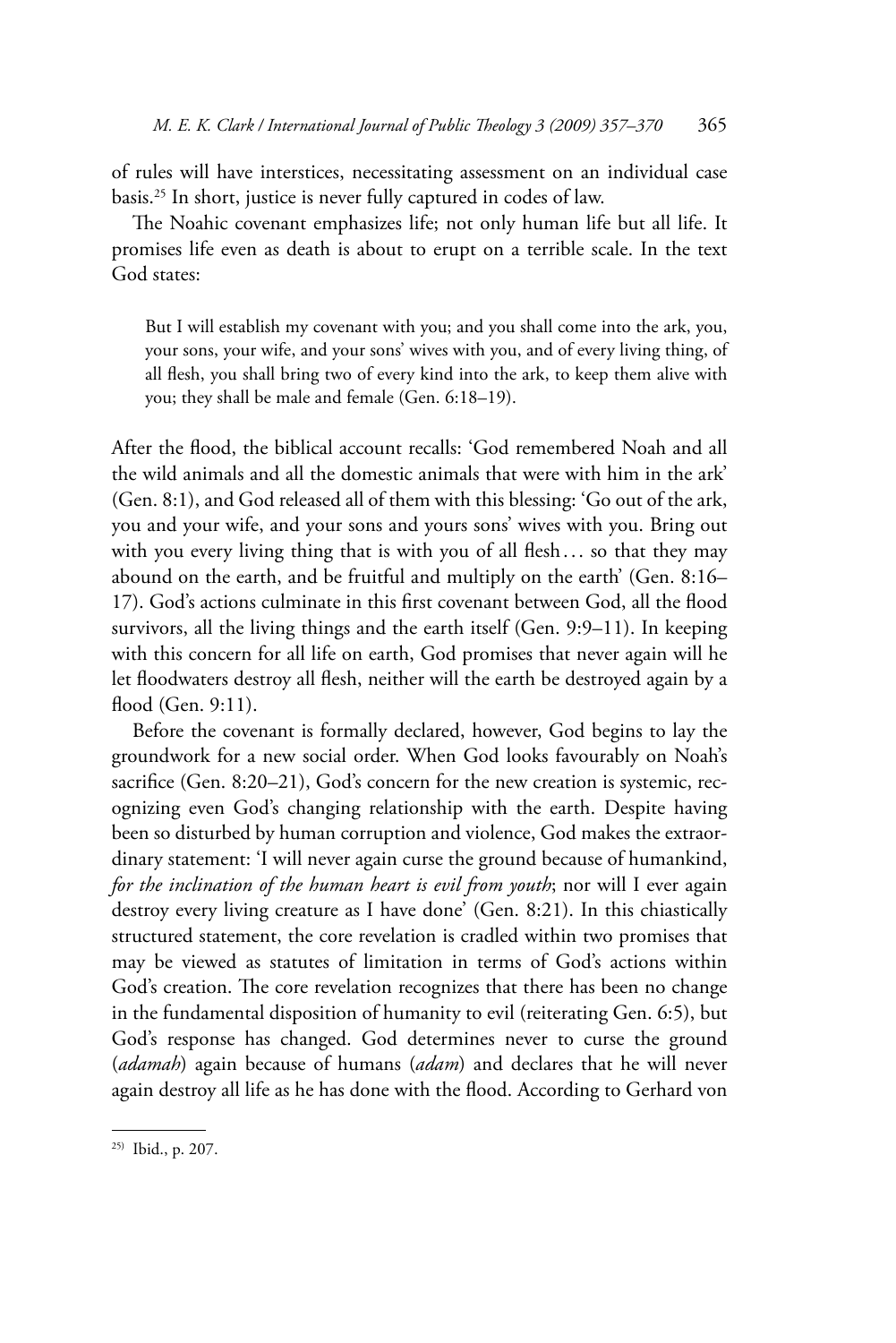Rad, Gen. 8:21 is the 'most remarkable statement of the Old Testament [Hebrew Bible] ... almost an indulgence, an adjustment by God towards man's sinfulness'.<sup>26</sup>

In Noah, God faced the continuing reality of the human potential for evil. Yet rather than pronouncing further judgement on humankind, God accepts the human condition; he determines to ensure the continuing cycles of the earth; he establishes regulations to begin to protect creation from human violence and corruption; he limits his right of response and he blesses all life. As Brueggemann asserts: 'Nothing has changed in the inclination of humanity. All that has changed, decisively changed, is God's resolve to remain a faithful creator in spite of the condition of creation. That is, God is shown to be more fully gracious and positively inclined towards the earth'.<sup>27</sup>

## The Beginnings of a Justice System and Its Orientation

While the web of relationships is to be re-established and life blessed with fecundity, thereby repopulating the emptied earth, Gen. 9:2 opens with the shocking and chilling declaration that Noah and his offspring will be a source of fear and dread to all creatures. The Hebrew words for 'fear and dread' convey a military menace. The new ordering of creation, therefore, is no return to Eden. Any anticipated fear on the part of creation towards God, for what God has done and could do, will now be directed towards humanity. Humans will not only continue to corrupt the ways of all flesh, animals, through their service to humans, might be drawn into the perpetration of injustice too. The shock of this verse is exacerbated when God gives these creatures into the hands of Noah and his descendants; that is, humans are no longer to be confined to a vegetarian diet (cf. Gen. 1:29-30 and Gen. 9:3).

This raises the question of why God would drive a wedge between those who had survived the flood. Perhaps fear and dread offer some protection to the animals from the corruptive influences of humankind and a greater chance to avoid human hunters. Whatever the basis for driving a wedge between humans and animals, there is nonetheless a serious concern for the protection of living creatures from the consequences of the human capacity for violence and corruption. Thus, in addition to instilling fear and dread of humans into

<sup>&</sup>lt;sup>26)</sup> Gerhard von Rad, Genesis: A Commentary, trans. J. H. Marks (London: SCM Press, 1972), p. 123.

<sup>&</sup>lt;sup>27)</sup> Walter Brueggemann, An Introduction to the Old Testament: The Canon and the Christian Imagination (Louisville: Westminster John Knox Press, 2003), p. 41.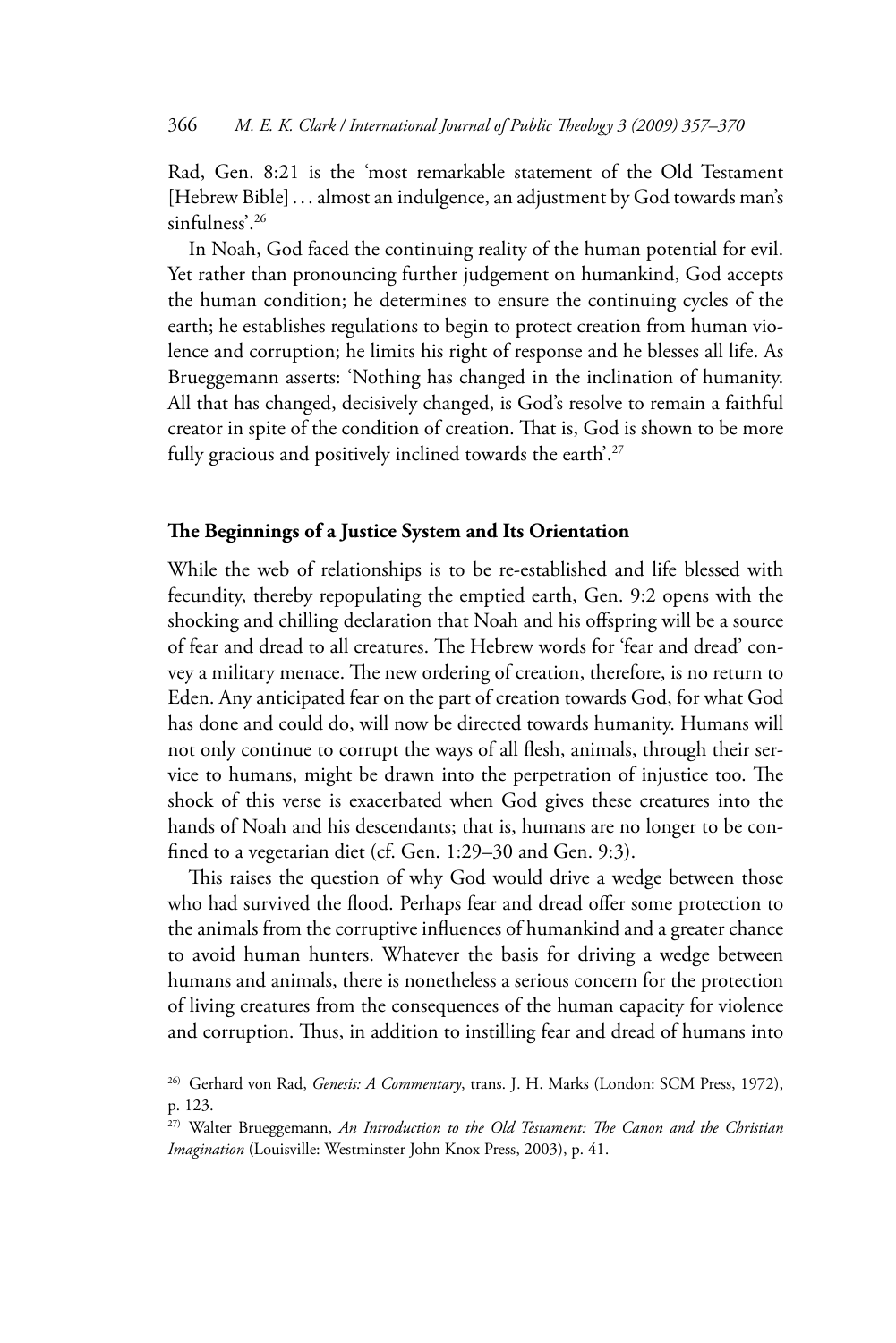animals, God lays upon humans two prohibitions to govern their behaviour; both prohibitions demand a respect for life. First, humans may not eat flesh in which life-blood remains (Gen. 9:4); that is, the killing of animals for food must be done respectfully. Secondly, the taking of human life (by humans or animals) is forbidden because humans are made in God's image (Gen. 9:5); although this accords humans special status, it does not thereby accord them priority. The second prohibition is to be enforced through the death penalty, again invoking a sense of proportionality. God, humans and other animals are interlinked in a web of relationships in each of these prohibitions.

Thus, in the prelude to the declaration of the covenant, the two promises of God are balanced by the two prohibitions applying to humans and to animals. The almost shocking acceptance of the human condition is balanced by the rift that has been opened between humans and other animals. Hence, the more complex interrelationships of the new creation are accompanied by a more complex orientation towards justice. Further, according to Von Rad, responsibility for maintaining justice has been ceded by God to humans; he states: 'man will now execute the demands of moral world order'.<sup>28</sup>

#### **Covenant Inclusivity and Assurance**

The text is unequivocal that God's covenant is with all survivors of the flood, not solely with Noah and his descendants, stating: 'As for me, I am establishing my covenant with you and your descendants after you, and with every living creature that is with you... as many as came out of the ark' (Gen. 9:9– 10). The conjunction 'and' does not prioritize but functions inclusively here, and that inclusivity is emphasized by being reiterated five more times, with minor variations:

God said, 'This is the sign of the covenant that I make between me and you and every living creature that is with you, for all future generations: I have set my bow in the clouds, and it shall be a sign of the covenant that is between me and the earth... I will remember my covenant that is between me and you and every living creature of all flesh . . . I will see it and remember the everlasting covenant between God and every living creature of all flesh ...' And God said to Noah, 'This is the sign of the covenant that I have established between me and all flesh that is on the earth'  $(Gen. 9:12-17).$ 

<sup>&</sup>lt;sup>28)</sup> Von Rad, Genesis, p. 133.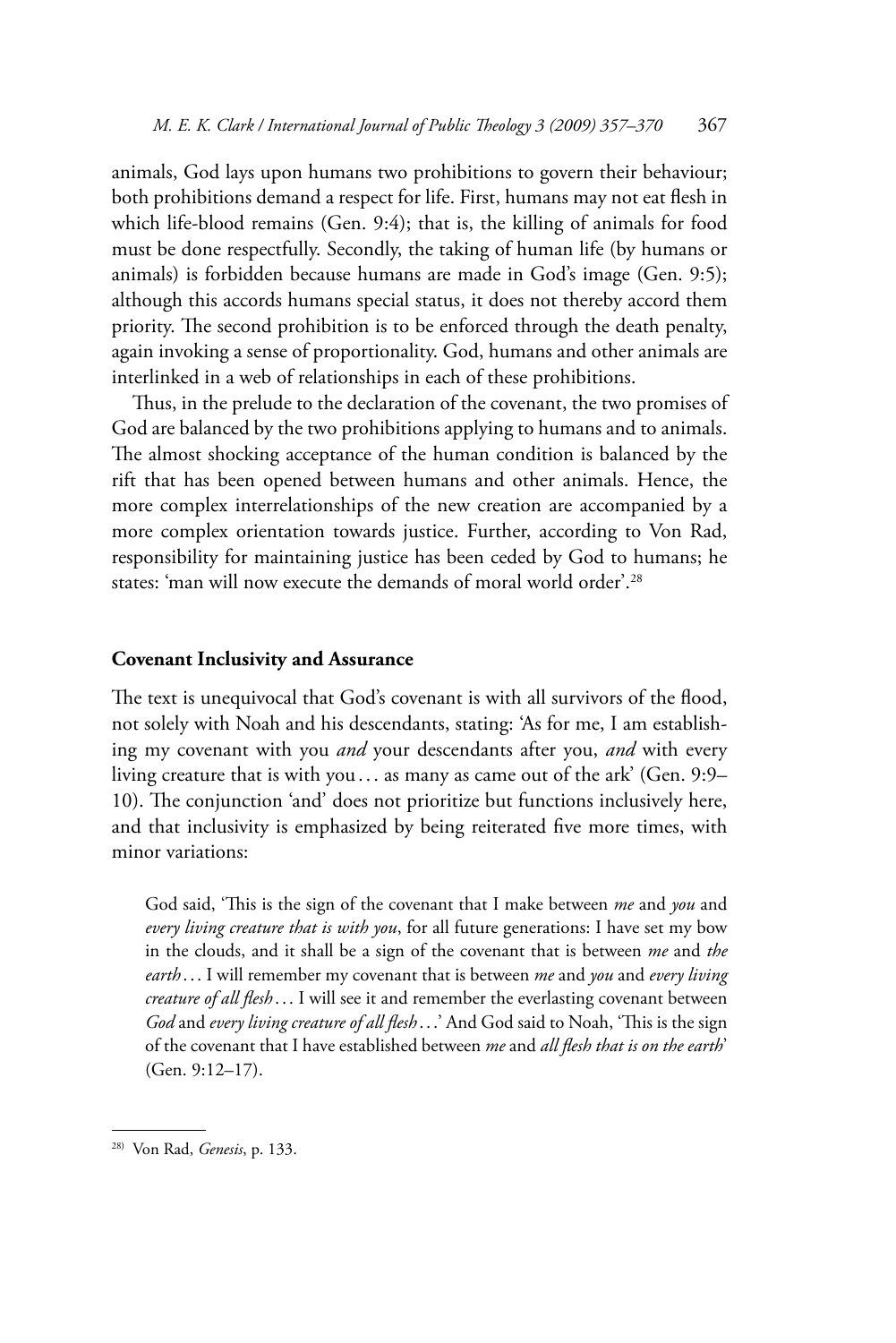A second emphasis is also apparent in the covenant declaration. Reference to 'the clouds' (Gen. 9:13 and 14) recalls the horror of the flooding rains that fed the terrible flood, the *mabbul*, but against this sits the covenantal sign of a bow (Gen. 9:13 and 14). *Qeshet* is the Hebrew word for a hunting bow, a war-bow or a bowman; though it may be translated as 'rainbow', we cannot remove from *qeshet* the meaning associated with its use for hunting and killing. Hence, cloud and bow form the core turning point of a chiasm:

- A God said, 'This is the sign of the covenant that I make between me and you and every living creature that is with you, for all future generations:
- **B** I have set my bow in the clouds,
- A' and it shall be a sign of the covenant that is between me and the earth'.

In these final words of assurance that end the covenant-making (Gen. 9:8-17), any fear and dread of God because of the flood is pre-empted. The sting of the bow of the destroyer is drawn by the vision of God's bow hung in the clouds: God effectively disarms himself. As David Atkinson concludes: 'The hostility is over: God hangs up his bow!... The weapon of war itself is transformed into a delight'.<sup>29</sup> Fear and dread have been deflected to the animals in relationship with humans, who will take up the bow to hunt creatures for their food.

Through these words of assurance and the imagery contained in them, the two promises of God, his statutes of limitation, are given due emphasis; 'that never again shall all flesh be cut off by the waters of a flood, and never again shall there be a flood to destroy the earth' (Gen. 9:11), and 'when I bring clouds over the earth and the bow is seen in the clouds, I will remember my covenant... and the waters shall never again become a flood to destroy all flesh' (Gen. 9:14-15). Thus, the statutes of limitation, imposed on God by God, open and close the disclosure of the post-flood social order; they have significant relational implications and reveal an extraordinary commitment to creation, while also shaping the orientation of justice upon earth.

# **Concluding Comments**

The relationships between God, the earth and all living things posited in the flood story are complex: ecological concerns pervade the entire story. Both the extraordinary emphasis on inclusivity in the Noahic covenant and the address

<sup>&</sup>lt;sup>29)</sup> David Atkinson, *The Message of Genesis 1-11* (Leicester & Downers Grove: Inter-Varsity Press, 1990), p. 164.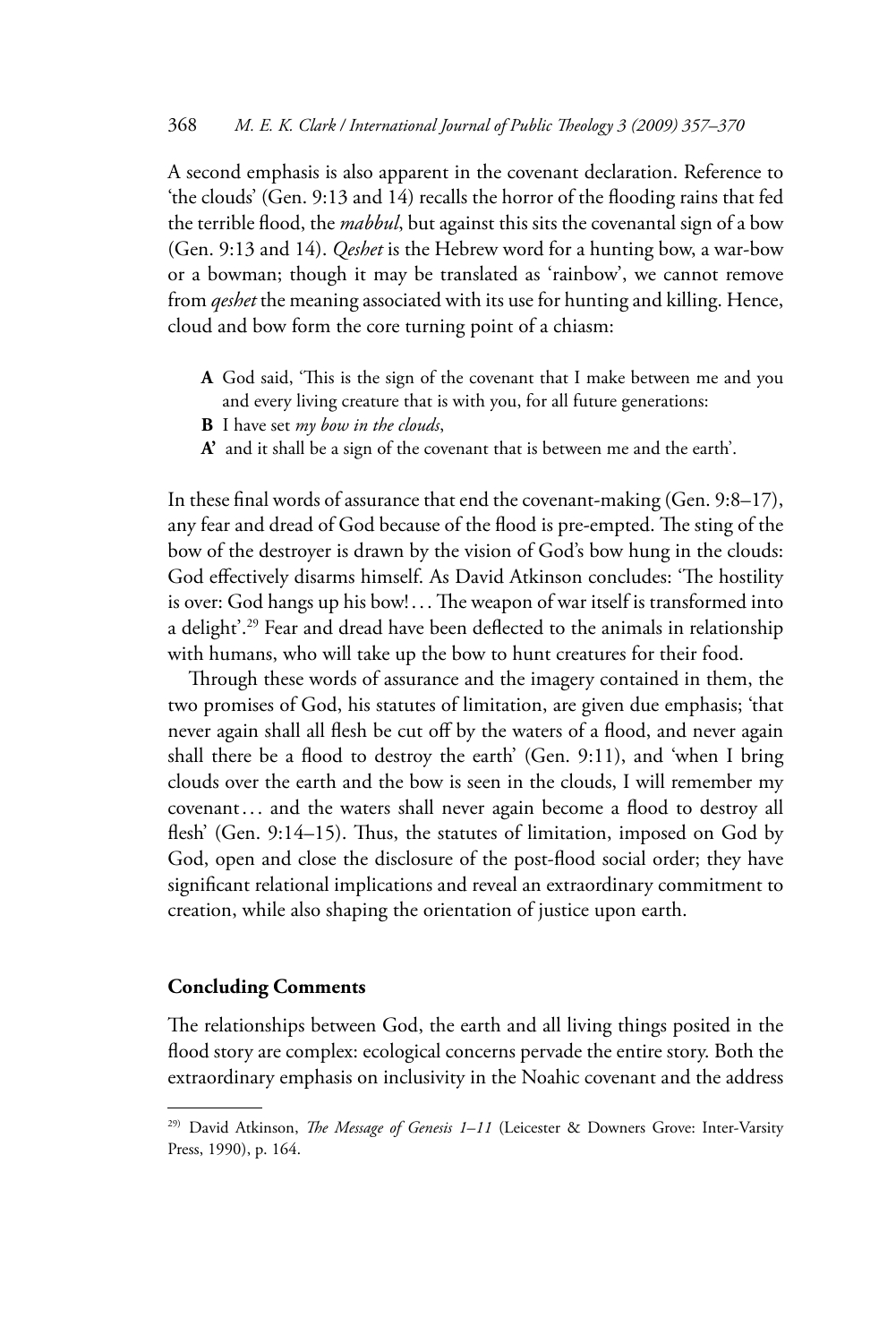to all creation in its preamble press for an extension of the scope of justice from a narrow focus on humanity to a creation-wide perspective. There is concern for the survival and fecundity of all species that make up this web of life. While humans feature more prominently in the law codes, in recognition of the vulnerability of creation to human evil and corruption, God demands that humans bear responsibility for pursuing justice in the governance of creation.

The issue of justice is one that public theology rightly continues to address. In offering its responses, public theology draws upon 'its own biblically based theological sources';<sup>30</sup> yet, these same Scriptures may rebound to critique those responses. The tensions inherent in hermeneutical interaction between present realities, exegetical argument, theological reflection and praxis provide space for further creative and relevant input into these great debates.

Heinrich Bedford-Strohm identifies three approaches for understanding the human-nature relationship: utilitarian anthropocentrism, nature-centred approach and anthropocentrism of responsibility. He advocates the third approach as the most productive for public theology, stating: 'Anthropocentrism of responsibility acknowledges the special place of human beings in the whole of creation without legitimizing subordination, exploitation and destruction of the earth by human beings. On the contrary, anthropocentrism of responsibility involves an ethic of self-limitation of human beings in their relationship with the earth'.<sup>31</sup>

While Bedford-Strohm's approach is consistent with the thrust of the flood story, the flood story goes further, placing the creator unequivocally and significantly into the web of relationships. Humans are indeed responsible for the state of creation, but anthropocentrism of responsibility must grapple with issues of motivation and accountability. God initiates rules of justice to impact upon human to human relationships, human and animal relationships, human and earth relationships, and human and God relationships. Indeed Bedford-Strohm's 'ethic of self-limitation of human beings in their relationship with the earth' is already modelled by the creator within the story, since God recognizes God's capacity for a terrible impact on the earth and thus establishes self-imposed limitations on God's capacity to intervene in creation.

My reading of the flood story argues that the scope of justice needs to be broadened from a concern with humanity to take account of the web of life

<sup>&</sup>lt;sup>30)</sup> Heinrich Bedford-Strohm, 'Tilling and Caring for the Earth: Public Theology and Ecology', International Journal of Public Theology, 1 (2007), 230-48 at 232.

<sup>&</sup>lt;sup>31)</sup> Ibid., 238.